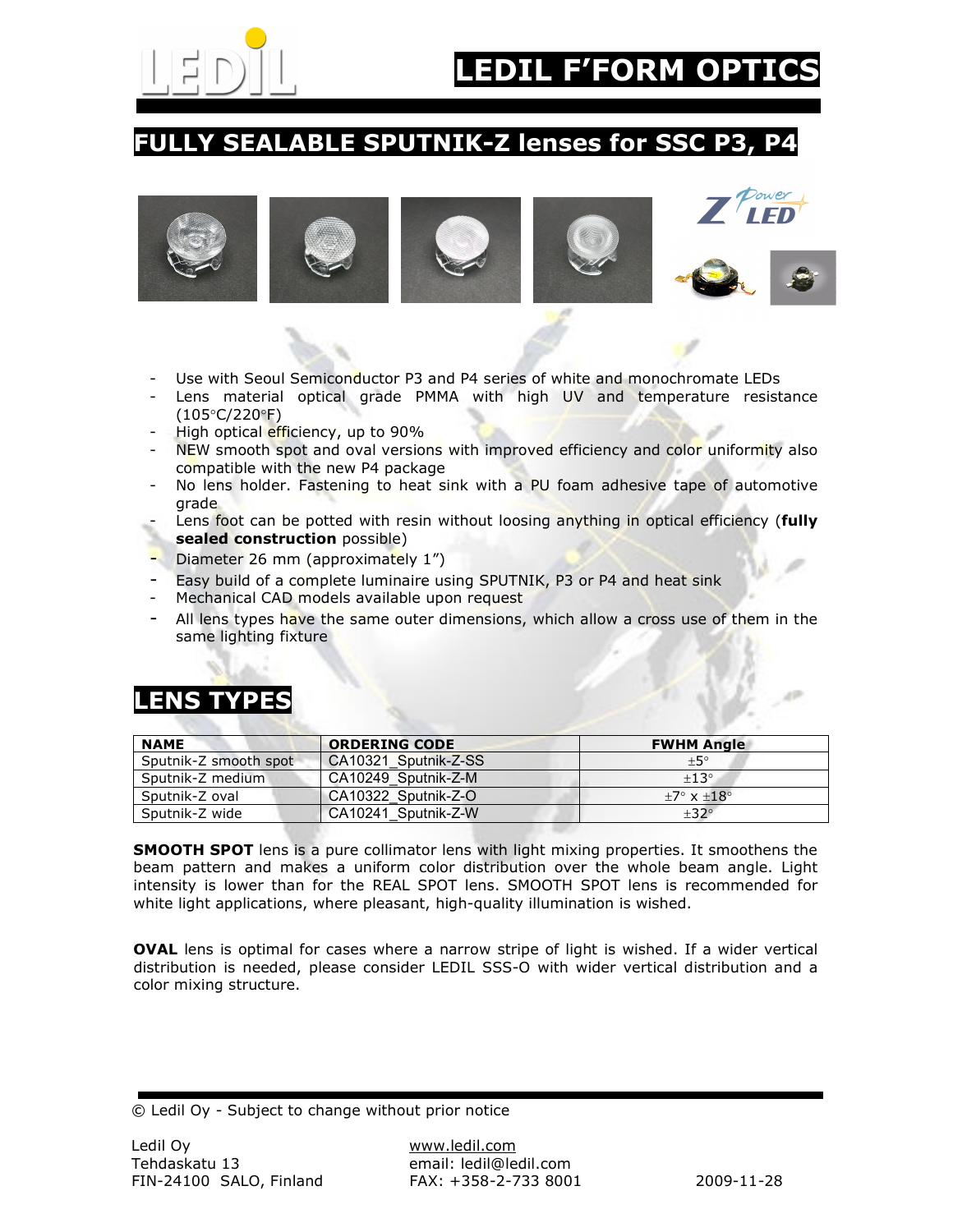

# **LEDIL F'FORM OPTIC**

# **MEASUREMENTS**

SPUTNIK-Z-SS

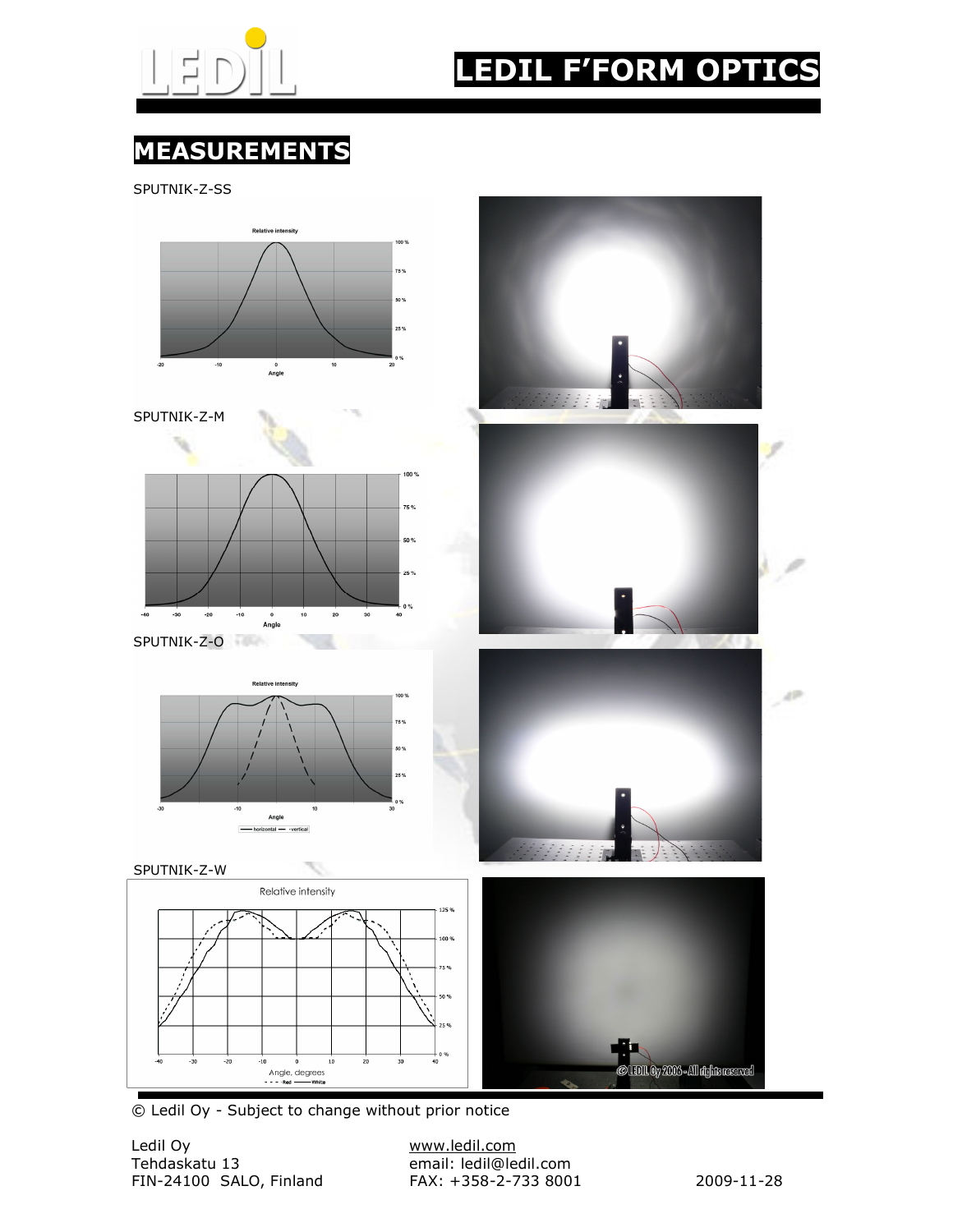

# **EDIL F'FORM OPTIC**

## **PHOTOGRAPHS**



**SPUTNIK-Z-SS SPUTNIK-Z-M SPUTNIK-Z-O SPUTNIK-Z-W** 











#### **SPUTNIK-Z-SS and SPUTNIK-Z-M**



## **SPUTNIK-Z-O**



#### **SPUTNIK-Z-W**